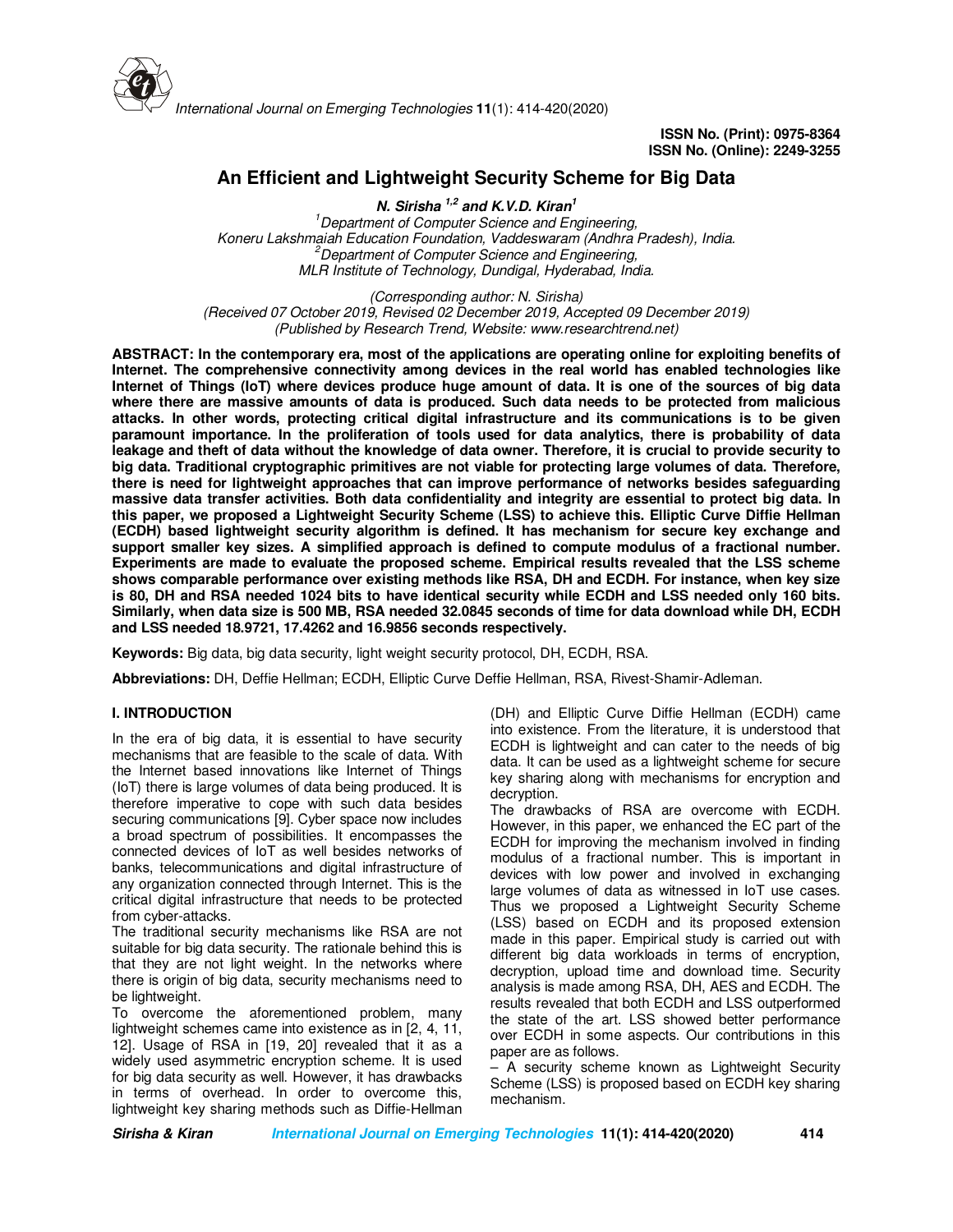– An extension to ECDH is made to be part of elliptic curve to improve performance of the proposed system.

– A prototype is built to have an empirical study in terms of security analysis, encryption, decryption, upload and download of large volumes of data.

The remainder of the paper is structured as follows. Section II reviews related literature on security to big data. Section III presents traditional cryptographi methods like RSA algorithm and its drawbacks when used with big data. Section IV presents the functionality of Diffie-Hellman and its shortcomings. Section V presents the proposed LSS which is the combination of ECDH and an extension to it. Section VI presents experimental results. Section VII concludes the paper and provides directions for future scope of the research.

# **II. RELATED WORK**

This section reviews relevant literature on security primitives used for big data. Aljawarneh *et al*., proposed an algorithm for multimedia content associated with big data [1]. It is an AES based scheme known as Feistel Encryption Scheme. They intended to run it in IoT applications in future. Liang *et al*., proposed a security scheme by combing AES and RSA [2]. Lu *et al*., focused on privacy to big data and provided useful insights [3]. Tang *et al*., proposed a security scheme known as Privacy-preserving Fog-assisted Information Sharing (PFIS) scheme which is used to protect big data in healthcare system. They intended to improve it in future to reduce decryption cost [4].

Puthal *et al*., proposed a selective encryption scheme for sensor data. It incorporated different strategies for confidentiality and data integrity with selective encryption. They intend to improve it to enhance symmetric key encryption [5]. Bai *et al*., proposed a lightweight encryption scheme for Body Area Network (BAN) in healthcare domain. It has provision for dynamic key updating besides being energy efficient [6]. Bakhtiari *et al*., proposed a lightweight encryption standard for big data [7]. Kadhim *et al*., proposed CAST-256 block cipher for securing big data [8]. Usman *et al*., proposed a secure lightweight mechanism for IoT environments [9]. Talbi and Bouhlel tried lightweight encryption for IoT communications [10]. Hong *et al*., (2006) proposed Secure IoT (SIT) for lightweight encryption and decryption. They intended to improve algorithm to use with FPGA designs [11]. Al-Souly *et al*., (2013) enhanced Transposition-Substitution-Folding-Shifting (TSFS) algorithm to improve decryption process by reducing errors [12].

Rajesh *et al*., [13] proposed a secure and lightweight protocol of symmetric encryption to transfer content among IoT devices. It was known as Novel Tiny Symmetric Encryption Algorithm (NTSA). Big data security issues are explored along with methods to protect data while many encryption techniques used in big data are studied [14-15]. A light weight scheme for secure data sharing is made in [16] for Mobile Cloud Computing (MCC). As explored in [19], RSA a widely used algorithm for encrypting data. Other contributions related big data security in distributed environment include security with Apache Sentry [21], using KNOX [22], protection of big data from encroachments [23], protection from selective forwarding attacks [24], and rise of big data which advocates security aspect [25]. From the literature, it is known that light weight

cryptography is essential for handling large volumes of data. There is need for equivalent security to RSA kind of algorithms with less number of bits. We find ECDH as a suitable candidate and enhanced it to define an algorithm named Lightweight Security Scheme (LSS).

# **III. ISSUES WITH TRADITIONAL CRYPTOGRAPHY**

RSA (Rivest-Shamir-Adleman) is one of the cryptographic algorithms widely used. It is an example for asymmetric cryptography where different keys are used for encryption and decryption. It has mechanisms that are complex in nature. Its key size is more for adequate security. It is therefore considered heavy weight and not suitable for the parties or devices to exchange massive amounts of data [20]. The algorithm is as follows.

Step-1: Alice and Bob choose two secret prime numbers such as p=13 and q=19 where both are  $<$ n and  $p\neq q$ .

Step-2: A public parameter such as  $n=p*q$  is computed followed by a primitive parameter like  $\phi(n) =$  $(p-1)(q-1) = 216.$ 

Step-3: An integer *e* is chosen by Alice such that  $1 < e < \emptyset(n)$  and gcd $(\emptyset(n), e) = 1$ 

Step-4: A secret key computed by Bob using  $(e, \phi(n))$ i.e.  $d \equiv e^{-1} \pmod{\phi(n)}$ . For instances if e=31, it results in  $d = 7$ 

Step-5: The generated public key is  $P_{II} = e$ , n=31, 247 and the private key is  $P_R = \{d, n\} = 7, 216$ .

**Algorithm 1:** Rivest-Shamir-Adleman (RSA)

As presented in Algorithm 1, RSA enables two parties to have secure communications. Both Alice and Bob select secret numbers. Whereas public keys are provided to other parties. Encryption is carried out with the public key of receiver and then the encrypted message can only be decrypted by the private key of the receiver. It is made possible due to some distinct mathematical relationship between public key and private key pair associated with each party. There are many issues with RSA when it comes to securing big data. First, it was not designed to work with large volumes of data.

Second, the big key size of RSA increases complexity, computation time and communication time. Third, it is heavy weight and not feasible for big data security.

# **IV. DIFFIE HELLMAN KEY EXCHANGE**

Public key cryptography causes overhead on systems due to its complex Public Key Infrastructure (PKI). However, key exchange is made simple with Diffie-Hellman scheme. Instead of sharing secret key, both parties involved in a crypto system compute secret key. The scheme is as follows.

Step-1: Both parties, Alice and Bob, agree to use two big prime numbers such as n & g and there is no need to keep them secret. They can be made public.

Step-2: Alice takes another big random number denoted as X which is kept secret. Then Alice computes A as  $A = g^X \mod n$ 

Step-3: Then it is sent to Bob.

Step-4: Similarly, Bob takes another big random number denoted as Y which is kept secret. Then Bob computes B as  $B = g<sup>Y</sup>$  mod n

Step-5: Then it is sent to Alice

Step-6: Alice computes secret key as  $K1 = B<sup>X</sup>$  mod n

Step-7: Bob computes secret key as  $K2 = A<sup>Y</sup>$  mod n

Step-8: When  $K1 = K2$ , it is evident that key exchange is completed successfully.

**Sirisha & Kiran International Journal on Emerging Technologies 11(1): 414-420(2020) 415**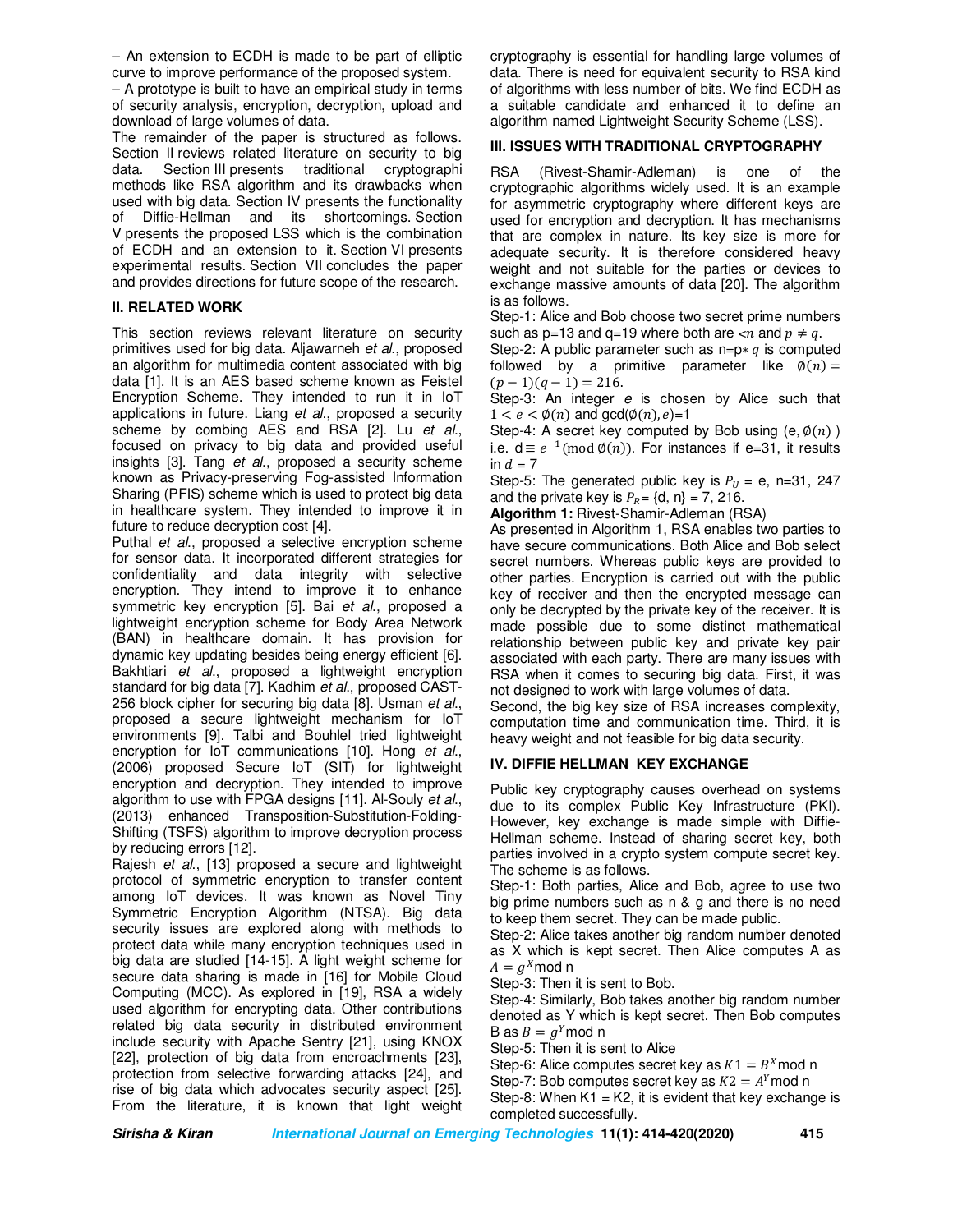**Algorithm 2:** Diffie Hellman key exchange scheme

As provided in Algorithm 2, the DH key exchange scheme helps in secure key exchange.

Two parties without having prior knowledge on each other also can exchange keys. The illustration of key exchange is as follows.

 1. Alice & Bob agree two prime numbers n, g If  $n=11$  and  $g=7$  then

| 2. | $X = 3$<br>$A = g^X \mod n$                                        | y=6<br>$B = gY$ mod n                                            |
|----|--------------------------------------------------------------------|------------------------------------------------------------------|
|    | 3. $A = 7^3 \text{ mod } 11$<br>A=343 mod 11<br>A=343-341<br>$A=2$ | $B = 7^6 \mod 11$<br>B=117649 mod 11<br>B=117649-117645<br>$B=4$ |
|    |                                                                    |                                                                  |
| 4. | $B=4$                                                              | $\blacktriangleright$ A=2                                        |
| 5. | $K1 = BX$ mod n                                                    | $K2 = A^Y \mod n$                                                |
|    | $K1 = 43$ mod 11                                                   | $K2 = 2^6 \mod 11$                                               |
|    | $K1 = 64 \mod 11$                                                  | K2=64 mod 11                                                     |
|    | $K1 = 64 - 55$                                                     | $K2 = 64 - 55$                                                   |
|    | $K1=9$                                                             | $K2=9$                                                           |
|    |                                                                    |                                                                  |

It has many advantages. It can be used in encryption methods. Key sharing is done safely and after key exchange, data transfer can be made in insecure channel as well. Finally, it resulted in K1=K2 reflecting successful key exchange.



**Fig. 1.** Diffie Hellman key exchange mechanism.

As presented in Fig. 1, the DH key exchange protocol can be used to compute secret keys by both sender and receiver parties to overcome key exchange problem associated with symmetric key encryption techniques. However, it has certain limitations. It cannot be used for asymmetric key exchange effectively. It is not suitable

for signing digital signatures. As it does not authenticate users, it is vulnerable to man-in-the-middle attacks. Fig. 3 shows the graphical flow of the DH algorithm. That is the reason, the proposed scheme in this paper is based on ECDH.

# **V. PROPOSED LIGHTWEIGHT SCHEME**

A security scheme is proposed for big data. It is known as Lightweight Security Scheme (LSS). It is based on ECDH which is well known for key light cryptography. Since it is the combination of EC and DH, it becomes lightweight and robust and viable for massive data transfer among devices. Thus it is suitable for low power IoT devices as well. Before presenting the enhancement to the ECDH, the steps involved in ECDH is provided as in Algorithm 3. It depicts secure key exchange between two parties known as Alice and Bob.

Step-1: Alice chooses an integer denoted as  $n_A$ as her private key and  $n_A < n$ . Alice produces her public key with Eqns. 1-4. The public key is denoted as  $P_A = n_A * G$ and base point is denoted as  $E_q(a, b)$ .

Step-2: Similarly Bob chooses a secret integer denoted as  $n_B$ as private key and  $n_B < n$ . Then, Bob produces his privacy key  $P_B = n_B * G$  and base point is  $E_a(a, b)$ .

Step-3: Alice computes the secret key  $K=n_4 * P_R$  while

Bob computes secret key  $K=n_B * P_A$ . Step-4: The generated key for Alice and Bob should be same because  $K = nA*PB = nA*(nB*G) = nB*(nA*G)$ .

**Algorithm 3:** ECDH scheme for key exchange

Usage of elliptic curves in key exchanges makes it lightweight. As explored in [18], elliptic curves are used as follows. First of all, a whole number denoted as *q* is considered. It may be either a number of the structure *2*m or a prime number. Parameters of elliptic curve such as  $a$  and  $b$  are used to define the value of (a, b). Then a base point denoted as  $G = (x1, y1)$  is chosen in (a, b) with order *n* as a large value. The smallest integer like  $nG = 0$  can define order n where the parameters are denoted as  $n$  and  $G$  and these are known to all participants of a crypto system. Then key exchange as per ECDH is carried out as illustrated in Fig. 3.

As can be seen in Fig. 2, it is evident that the key exchange is taken place between two parties without the need for any third party authority. Moreover, it is simple and lightweight. The shared secret key at the end for both parties is  $K=(4, 2)$ .

Since both parties obtained same key known as shared secret key, the key exchange mechanism is successfully completed. The illustration of ECDH is as follows. Both parties such as Alice and Bob select E as curve denoted as  $y^2 = x^3 + x + 6$  over  $z_7$ . A public base point denoted as  $B = (2, 4)$  is chosen by Alice and Bob. Afterwards,  $\alpha = 4$  is chosen by Alice and perform computation such as  $P = \alpha B = 4(2,4) = (6,2)$ . Then the P is sent by Alice to Bob. Alice does not disclose  $\alpha$  and keeps it as a secret value. Then  $\beta = 5$  is selected by Bob and computation such as  $Q = \beta B = 5(2,4) = (1,6)$  is made. Then Q is sent to Alice while the value of  $\beta$  is kept secret. Afterwards, Alice performs computation like  $K_A = \alpha Q = 4(1,6) = (4,2)$  while Bob performs computation such as  $K_B = \beta P = 5(6,2) = (4,2)$ . Thus the shared key is established as  $K = (4, 2)$  which is same at both the parties.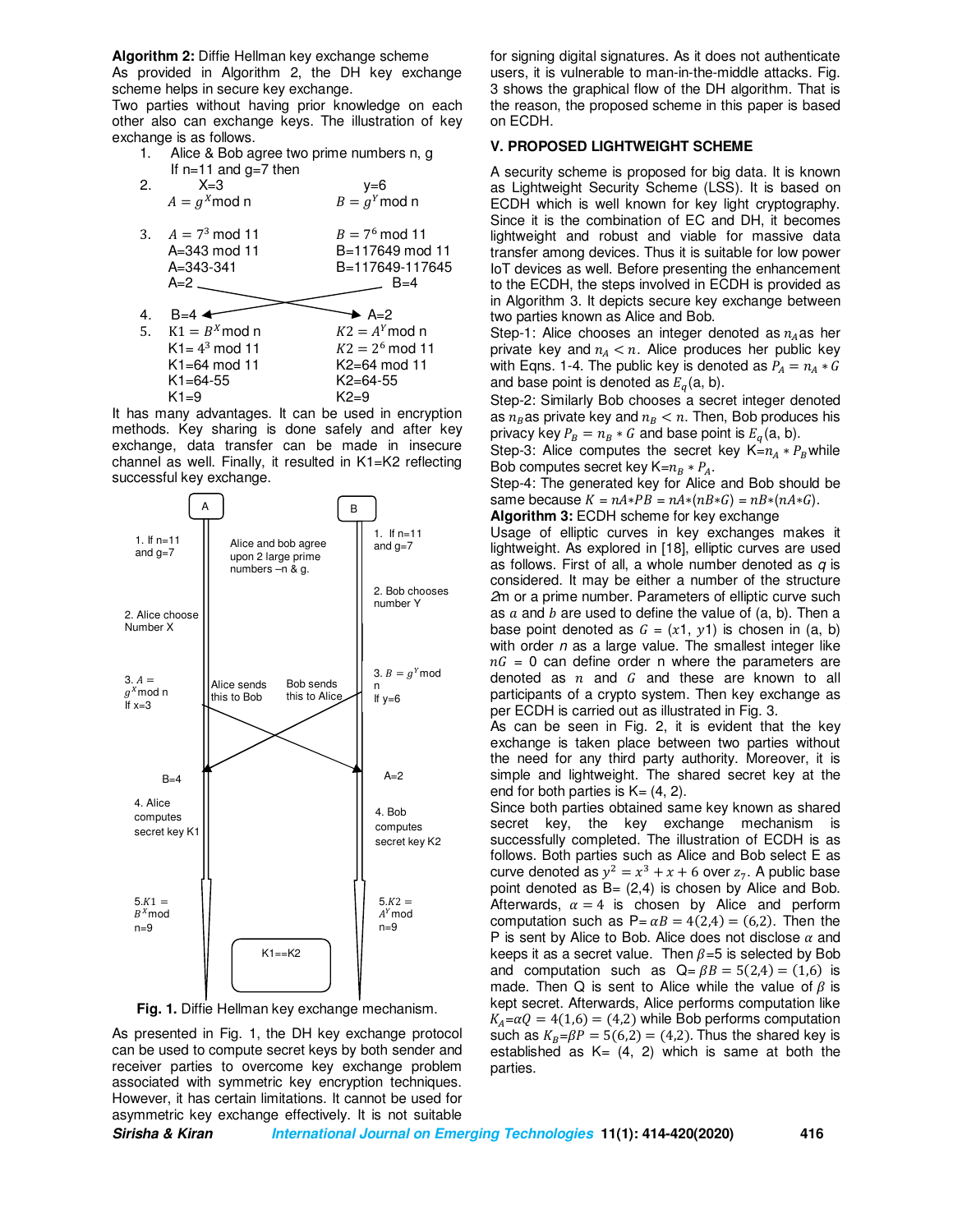

**Fig. 2.** ECDH key exchange mechanism.

Fig. 2 explains about ECDH exchange technique, in this Alice computes, keeps a key secret key with better encryption.

#### *A. Why Elliptic Curve*

Many crypto systems in the real world are based on RSA. However, for adequate security, RSA NEEDS lengthy keys to be used. The key length is being increased to have higher level of protection. Thus it causes much overhead on applications in which RSA is

being used. Therefore, RSA is found to be not ideal for applications where massive amounts of data are exchanged. The heavy weight of RSA has its impact on different real world applications such as e-Commerce and banking and IoT where large amount of data is being transferred. To overcome this drawback, Elliptic Curve Cryptography (ECC) provides lightweight mechanisms. It provides similar level of security of RSA with very smaller key size. Thus it reduces overhead drastically. That is the reason, EC based DH approach is preferred in the proposed system. Algebraic addition is used with EC to empower it for computation of increments. As explored in [17], provided two different points denoted as  $P = (x_P, y_P)$  and  $Q = (x_Q, y_Q)$ respectively and slope denoted as  $S = (y_Q - y_P)/(x_Q$  $x_P$ ), the sum of two points denoted as  $R = P + Q$  is computed as in Eqns. 1, 2.

$$
x_R = S^2 - x_P - x_Q \tag{1}
$$

 $y_R = -y_P * x_P - x_R$  (2) When there is doubling operation such as  $P + P = 2P = R$ and when  $y_p \neq 0$ , Eqn. 1 and 2 can be redefined as in Eqns. 3 and 4.

$$
x_R = \left(\frac{(3*x_P^2 + a)}{2*y_p}\right)^2 - 2*x_p
$$
 (3)

$$
y_R = \left(\frac{(3*x_P^2 + a)}{2*y_p}\right) * x_p - x_R - y_p \tag{4}
$$

Based on these four equations, the EC related integration is made in ECDH based LSS scheme proposed in this paper.

#### *B. Extension to ECDH*

The main focus of this paper is to have a lightweight, low power and robust algorithm for key exchange, encryption and decryption mechanisms suitable for big data. The proposed method is based on ECDH. An improvement is proposed in the area of calculation of modulus of fractional numbers. These numbers are used as EC portion of EC-DH for improved performance. The optimization of EC is carried out with the following algorithm.

Step-1 : Consider natural numbers up to P-1

Step-2 : For each number i in P

Step-3 : Get smallest sun that  $D * i > P > D * (i - 1)$ 

Step-4 : End For

Step-5 : Update N as  $N = N * i\%P$ 

Step-6 : Update D as D=D $* i\% P = D * i - P$ 

Step-7 : If  $D \neq 1$  Then

Step-8 : Repeat steps 2 – 4

Step-9 : End If

Step-10 : Return N

**Algorithm 4:** Computing modulus of a fractional number

As presented in Algorithm 4, the modulus of a fractional number is computed and returned. It will be used as part of EC which is used in the proposed Lightweight Security Scheme (LSS) which is based on ECDH. With the optimization to ECDH, its power consumption and other performance capabilities are increased.

# **V**. **EXPERIMENTAL RESULTS**

**Sirisha & Kiran International Journal on Emerging Technologies 11(1): 414-420(2020) 417** Experiments are carried out to observe mechanisms like key exchange, encryption and decryption. Observations are made in terms of performance metrics such as execution time, key exchange, power consumption and security comparison. Elliptic curve denoted by  $Y^2 =$  $(X^3+aX +b)$  mod *P* is taken where elements of  $(P)$  are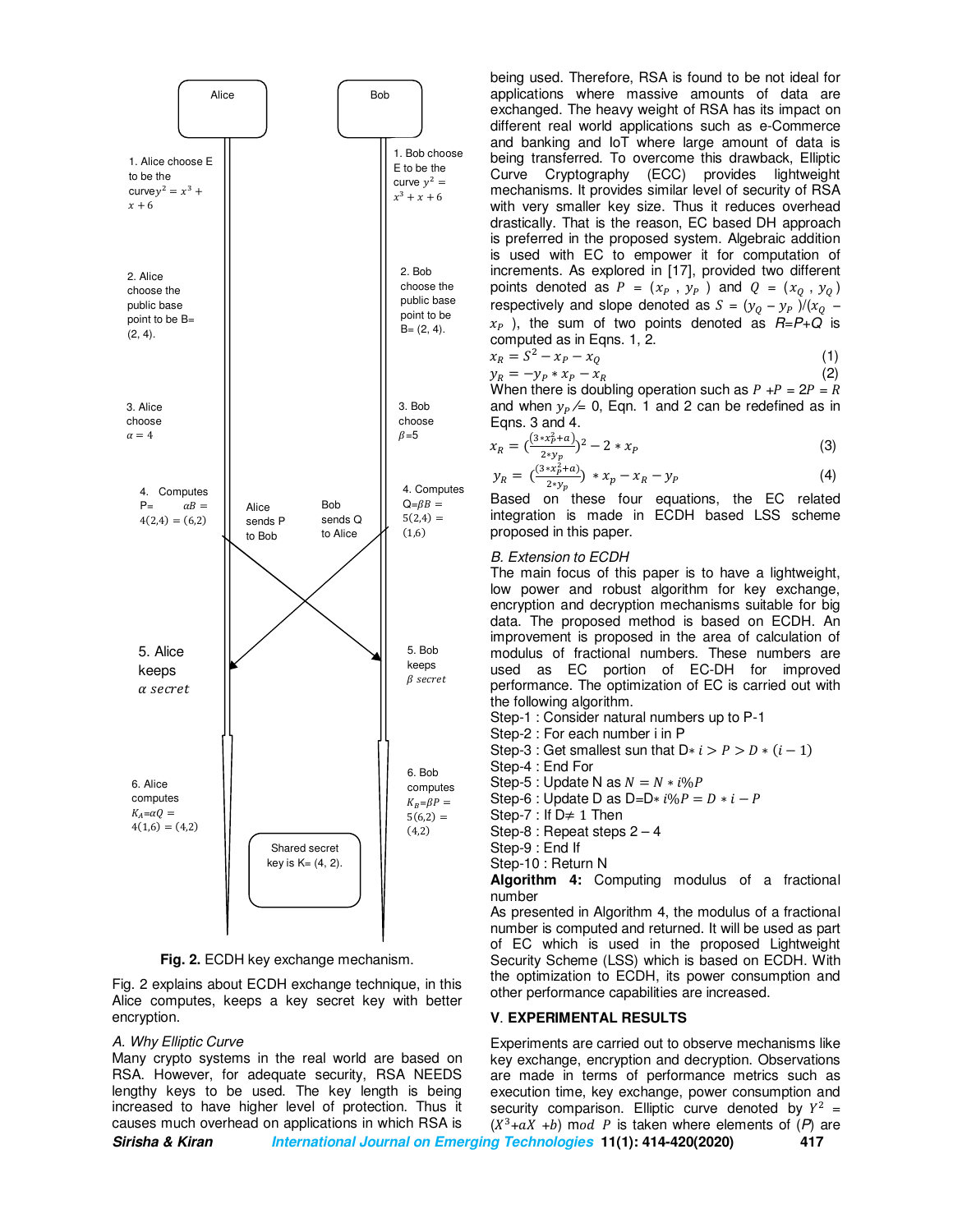denoted as *X* and *Y* while *a*, *b* are integers modulo *P* satisfying  $4a^3 + 27b^2 \neq 0 (mod P)$ . Values for elliptic curve are generated for which *P*=37, *a*=2 and *b*=0**.** 

#### *A. Security Analysis*

Key size of any cryptography algorithm has its influence on the security. Thus difficulty in AES is found to be exponential  $2^n$ . When it comes to ECDH, the difficulty is sub exponential  $\sqrt{2^n}$ . The difficulty is computed in RSA by n as shown in Eqn. 5. Whereas L denotes number of bits in key.



**Fig. 3.** Results of security analysis.

As presented in Fig. 3, for each algorithm equivalent number of bits in order to provide identical security is provided in vertical axis against different key sizes (L) provided in horizontal axis. The base algorithm for analysis is AES. When key size is 5, DH and RSA needed 16 bits to have identical security while ECDH and LSS need only 10 bits. When key size is 27, DH and RSA needed 128 bits to have identical security while ECDH and LSS needed only 54 bits. When key size is 57, DH and RSA needed 512 bits to have identical security while ECDH and LSS needed only 114 bits. When key size is 80, DH and RSA needed 1024 bits to have identical security while ECDH and LSS needed only 160 bits. When key size is 110, DH and RSA needed 2048 bits to have identical security while ECDH and LSS needed only 220 bits. The results revealed that proposed LSS and ECDH need less key size to provide equivalent security of RSA and DH. Except AES, LSS/ECDH has significant improvement in terms of making the encryption and decryption schemes lightweight.

#### *B. Encryption Time Comparison*

Encryption is made with different workloads such as 10 MB, 50 MB, 100 MB and 500 MB. Observations are made on encryption time performance. It is measured in seconds. The algorithms whose execution time is compared are RSA, DH, ECDH and the proposed (LSS).

As presented in Fig. 4, the workload details are provided in X axis and execution time for encryption is provided in Y axis. The workload is found to have influence on the execution time. And different algorithms showed different performance. When data size is 10 MB, RSA needed 2.9938 seconds of time for encryption while DH, ECDH and LSS needed 0.9539, 0.8057 and 0.7989 seconds respectively. LSS revealed improved performance over the existing methods.

This trend is maintained for all workloads. For instance, when data size is 500 MB, RSA needed 25.1956 seconds of time for encryption while DH, ECDH and LSS needed 14.1906, 13.6537 and 12.9896 seconds respectively. Therefore, from the results it is found that LSS shows highest performance while the RSA shows the least performance.





### *C. Decryption Time Comparison*

Decryption is made with different workloads such as 10 MB, 50 MB, 100 MB and 500 MB. Observations are made on the time taken by algorithms to decrypt data. It is measured in seconds. The algorithms whose execution time is compared are RSA, DH, ECDH and the proposed (LSS).



**Fig. 5.** Time taken for decryption.

As presented in Fig. 5, the workload details are provided in X axis and Y axis shows execution time measured in seconds. The workload has its impact on the execution time. And different algorithms showed different performance. When 10 MB data is used, RSA needed 2.6391 seconds of time for decryption while DH, ECDH and LSS needed 1.0847, 0.7945 and 0.6921 seconds respectively. LSS exhibited improved performance over existing methods.

This trend is maintained for all workloads. For instance, when data size is 500 MB, RSA needed 18.953 seconds of time for decryption while DH, ECDH and LSS needed 10.2907, 9.6734 and 9.0132 seconds respectively. Therefore, from the results it is found that LSS shows highest performance while the RSA shows the least performance.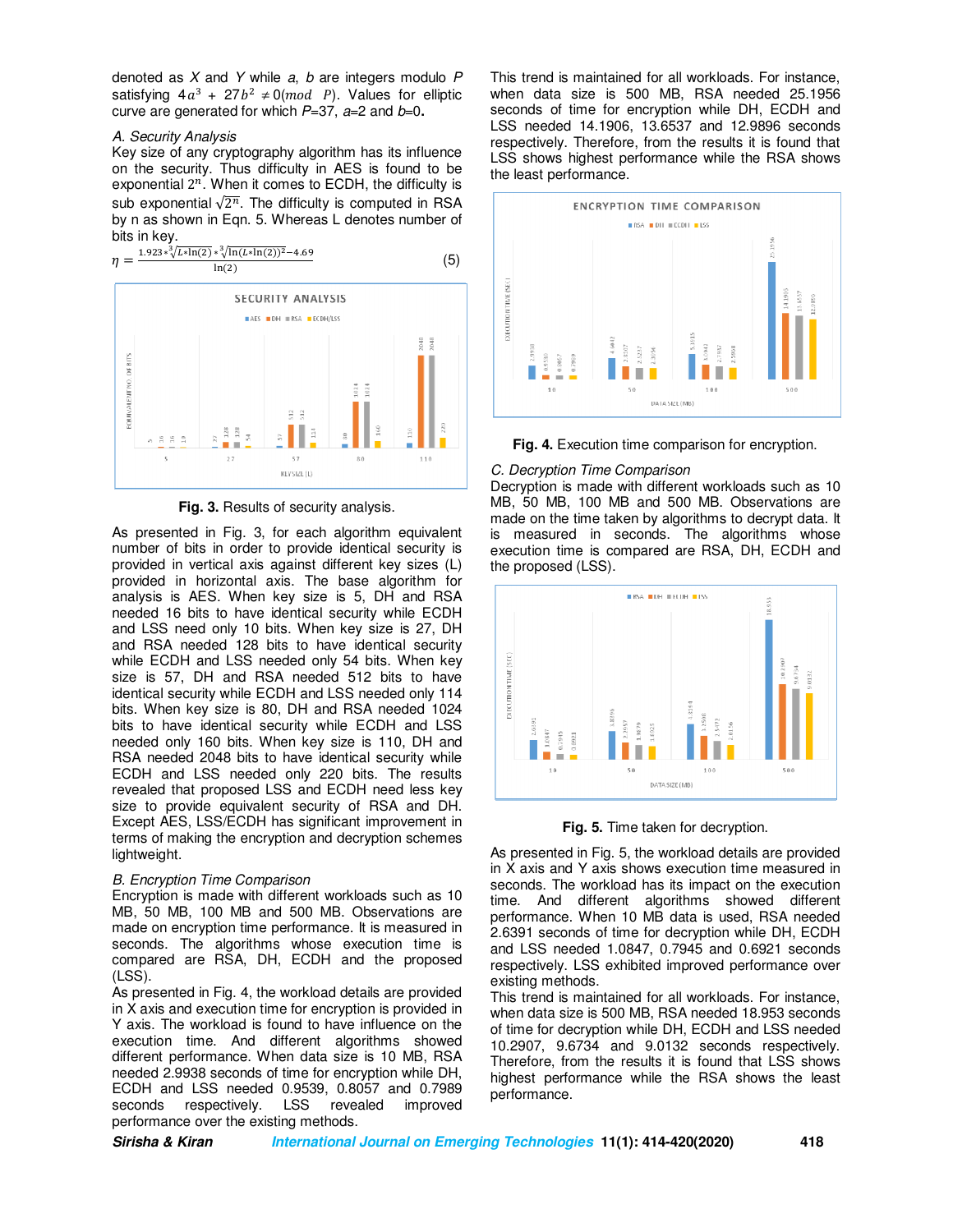# *D. Upload Time Comparison*

Data upload time comparison is made with different workloads such as 10 MB, 50 MB, 100 MB and 500 MB. Observations are made on the time taken by different schemes for uploading data. It is measured in seconds. The algorithms whose execution time is compared are RSA, DH, ECDH and the proposed (LSS).



**Fig. 6.** Total upload time performance.

Fig. 6 showed that, the workload details are provided in horizontal axis while the vertical axis shows execution time taken for data upload. The workload has its impact on the execution time. And different algorithms showed different performance. When 10 MB of data is considered, RSA needed 1.7191 seconds of time for data upload while DH, ECDH and LSS needed 0.6443, 0.5862 and 0.5568 seconds respectively. LSS showed better performance over the state of the art. This trend is maintained for all workloads. For instance, when data size is 500 MB, RSA needed 32.0845 seconds of time for data upload while DH, ECDH and LSS needed 18.9721, 17.4262 and 16.9856 seconds respectively. Therefore, from the results it is found that LSS shows highest performance while the RSA shows the least performance.

# *E. Download Time Comparison*

Data download time comparison is made with different workloads such as 10 MB, 50 MB, 100 MB and 500 MB. Observations are made on the time taken for downloading data. It is measured in seconds. The algorithms whose execution time is compared are RSA, DH, ECDH and the proposed (LSS).





As presented in Fig. 7, the workload details are provided X axis and Y axis shows download time. The workload has its impact on the execution time. And different algorithms showed different performance. When data size is 10 MB, RSA needed 1.7191 seconds of time for data download while DH, ECDH and LSS needed 0.6443, 0.5862 and 0.5568 seconds respectively. LSS showed performance enhancement when compared with the existing schemes. This trend is maintained for all workloads. For instance, when data size is 500 MB, RSA needed 32.0845 seconds of time for data download while DH, ECDH and LSS needed 18.9721, 17.4262 and 16.9856 seconds respectively. Therefore, from the results it is found that LSS shows highest performance while the RSA shows the least performance.

### *F. Discussion*

The empirical study and results presented in the preceding sub sections are based on the proposed LSS scheme. LSS is based on the EC-DH with an extension to make it more secure and lightweight. The experimental results showed the security advantages of the LSS over other methods. Since it is lightweight, it showed better performance in terms of time taken as well.

# **VI**. **CONCLUSION**

In this paper, a cryptography scheme is developed for big data. It is termed as Lightweight Security Scheme (LSS) is an improved form of ECDH. ECDH is well known for its lightweight means of key exchange. With the use of Elliptic Curve (EC) and Diffie Hellman (DH) combination along with an improved form of computing modulus of a fractional number used with EC. In the era of big data produced by IoT devices and other sources, it is essential to have lightweight cryptography.

The proposed LSS consumes less power, reduces computational overhead and provides equivalent security when compared with other public key cryptography techniques like RSA. Empirical study is made with a prototype application with different algorithms like RSA, DH, ECDH and LSS. Security analysis and data encryption and decryption revealed that the LSS scheme outperforms the state of the art. Its performance in execution time taken for encryption, decryption, uploading data and downloading data of different size.

### **VII. FUTURE SCOPE**

In future, we intend to improve lightweight security with support for operations such as search and data manipulations directly on the encrypted data.

# **ACKNOWLEDGEMENTS**

I thank to my guide and MLRIT for guiding me to produce this manuscript.

**Conflicts of Interest.** Authors have no conflict of interest.

# **REFERENCES**

[1]. Aljawarneh, S., Talafha, W. A., & Yassein, M. B. (2017). A resource-efficient encryption algorithm for<br>multimedia big data. Multimedia Tools and data. *Multimedia Applications*, *76*(21), 22703-22724.